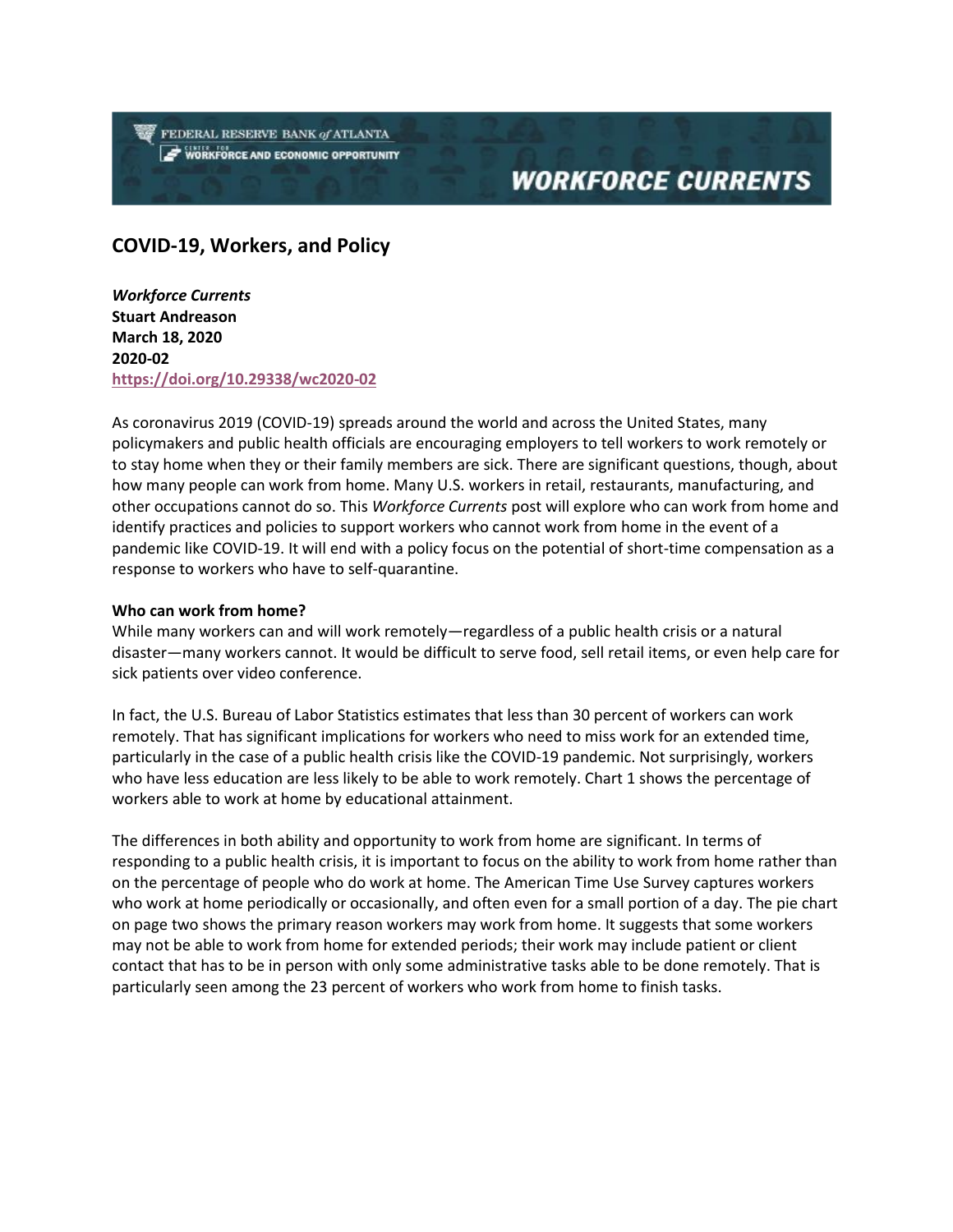

Source: Author's calculations from American Time Use Survey table 1: Workers who could work at home, did work at home, and were paid for work at home, by selected characteristics, averages for the period 2017-18, U.S. Bureau of Labor Statistics (2019)



## **Primary Reason for Working from Home**

Source: Author's calculations from American Time Use Survey table 2: Main reason workers worked at home by selected characteristics, averages for the period 2017-18, U.S. Bureau of Labor Statistics (2019)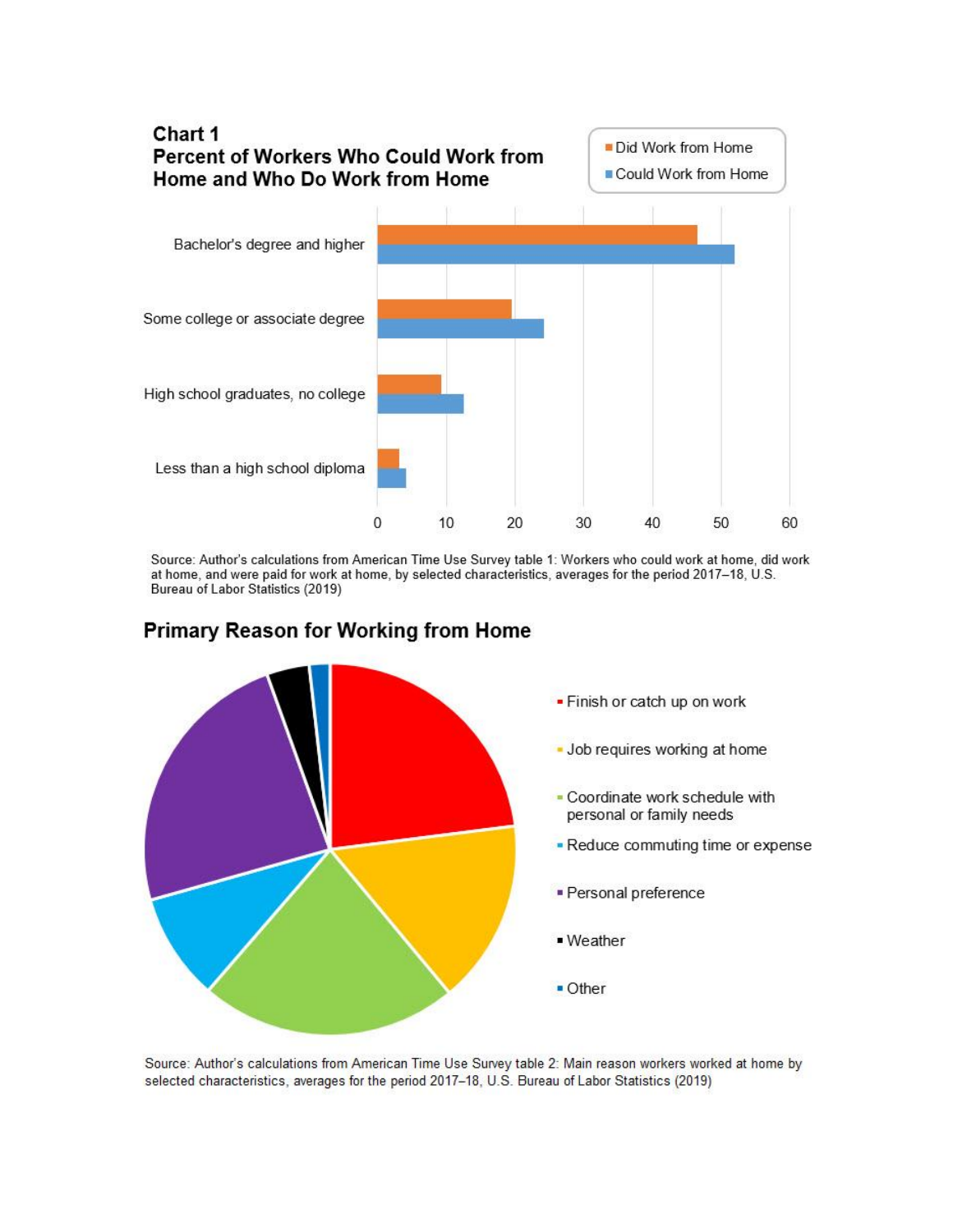These numbers suggest that working from home is simply not an option for many workers and many firms cannot accommodate work-from-home arrangements.<sup>1</sup> Different industries can make this more or less possible for workers. Chart 2 outlines differences in work-from-home ability for workers. Workers in professional fields and typically white-collar work can and do work from home at substantially higher rates than workers in other industries. As expected, leisure and hospitality workers work from home at among the lowest rates across industries—less than 10 percent of those workers have an ability to work from home.



Source: Author's calculations from American Time Use Survey table 1: Workers who could work at home, did work at home, and were paid for work at home, by selected characteristics, averages for the period 2017-18, U.S. Bureau of Labor Statistics (2019)

In addition to considering the ability to work from home, it is important to consider how workers would manage leave due to a sickness, infection, or quarantine during a pandemic or other catastrophic event. Some employees receive employer-sponsored sick time or paid leave. Chart 3 shows the share of workers who have paid time off available through their employer. Lower-wage workers have significantly less access to paid time off, particularly paid sick leave. Less than half (45 percent) of workers in the lowest-wage quartile have paid sick time off; that number drops to 31 percent for workers in the bottom 10 percent of pay.

The data do not suggest that time off for sickness would adequately cover a quarantine period. Many employers have small sick-time allotments that would not cover a quarantine period. Many employers also grant sick time through a tenure-based system where workers earn time the longer they work, potentially leaving shorter-tenured workers without leave. Caps on sick time may not cover a quarantine period, either.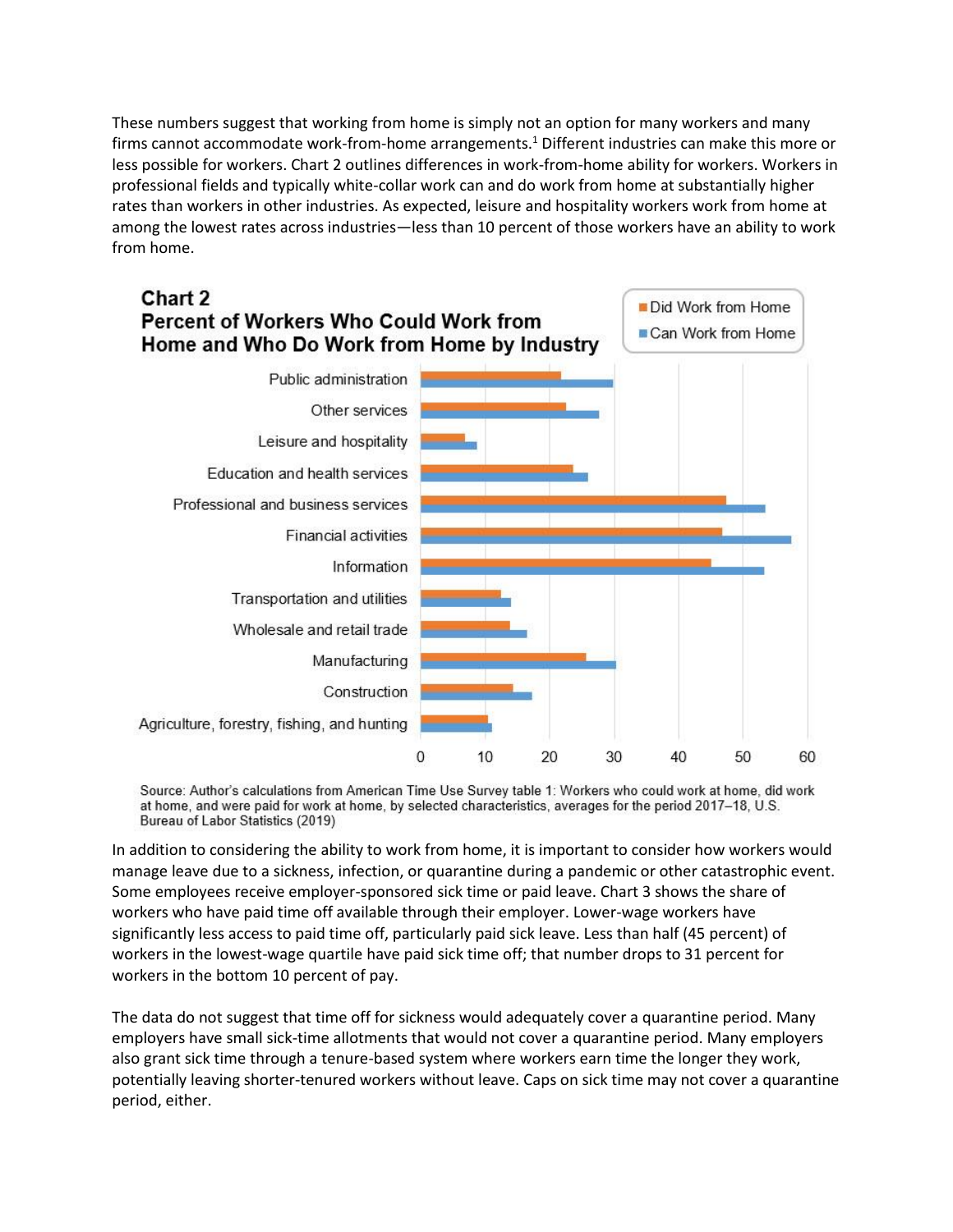![](_page_3_Figure_0.jpeg)

Also, the availability of sick leave varies significantly across industries and occupations. Chart 4 shows the differences by occupation. Not surprisingly, service, construction, and agricultural workers have lower access to paid time off. Overall, only 68 percent of workers have sick leave.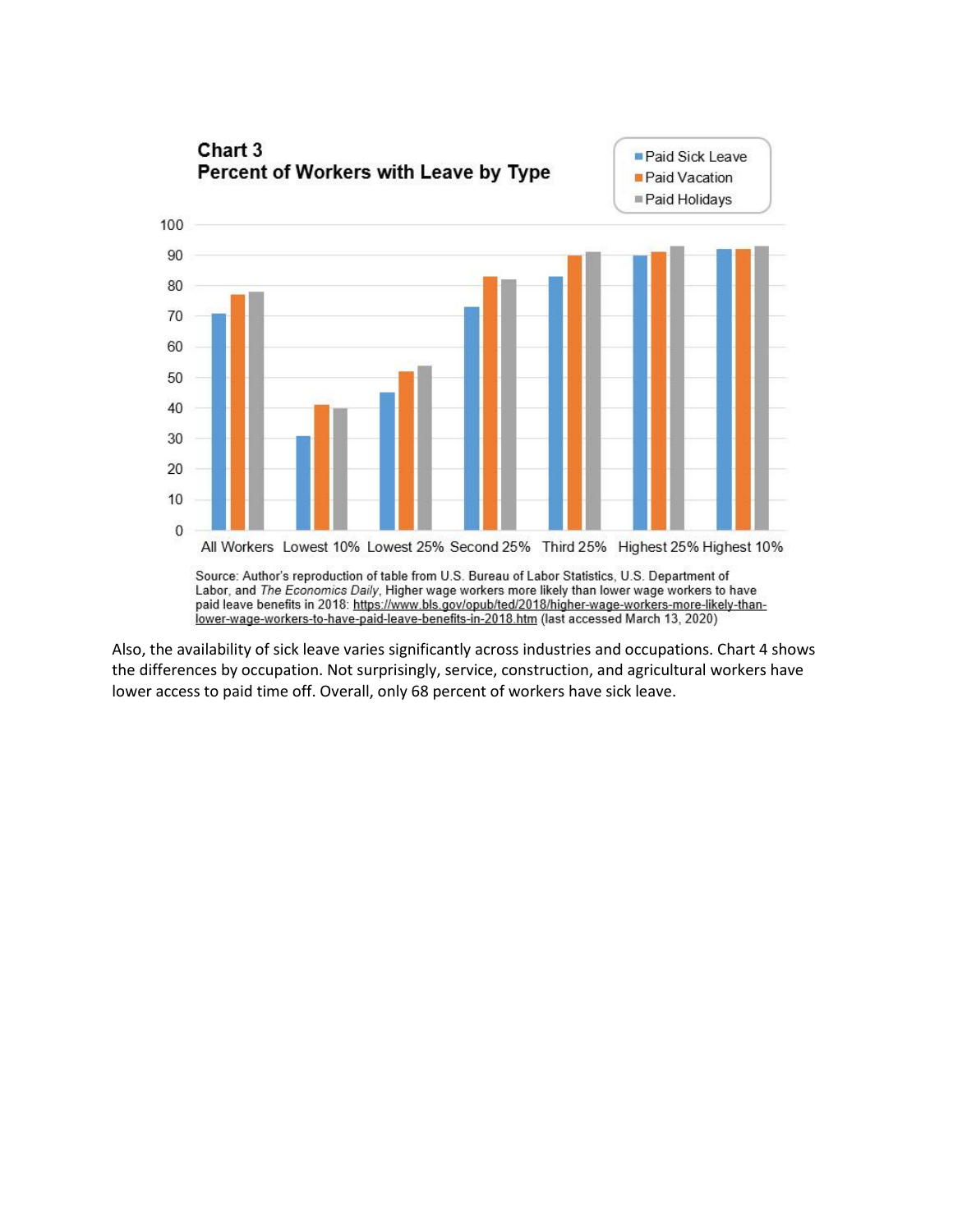![](_page_4_Figure_0.jpeg)

Source: Author's reproduction of table from U.S. Bureau of Labor Statistics, U.S. Department of Labor, and The Economics Daily, 93 percent of managers and 46 percent of service workers had paid sick leave benefits in March 2017: https://www.bls.gov/opub/ted/2017/93-percent-of-managers-and-46-percent-of-service-workers-had-paidsick-leave-benefits-in-march-2017.htm (last accessed March 13, 2020)

#### **How can practices and policies support workers who cannot work remotely?**

Given the number of workers who do not have access to remote work or paid sick leave, it is critical to consider practices that support this population as the effects of the COVID-19 pandemic work their way through the country and economy.

#### **Employer practices that can support workers during a quarantine**

Over the first several days of March 2020, many employers created flexible leave policies, paying the wages of workers infected or quarantined with COVID-19, and offering job protections for workers affected or quarantined. Anecdotally, these firms are larger and often multinational in scale, and they have resources that many smaller firms simply lack. Employers have shown a propensity to support workers for public health purposes and because it is a good thing to do, but some firms do not have the financial capacity to deal with the losses in productivity and earnings associated with employees out of work. An overall longer-term expansion of access to paid time off would similarly help workers in future situations.

Employer practice is only one portion of responding to the challenges of a public health crisis and adequately protect workers and allow them to recover safely. Policies and public supports need to fill the gap.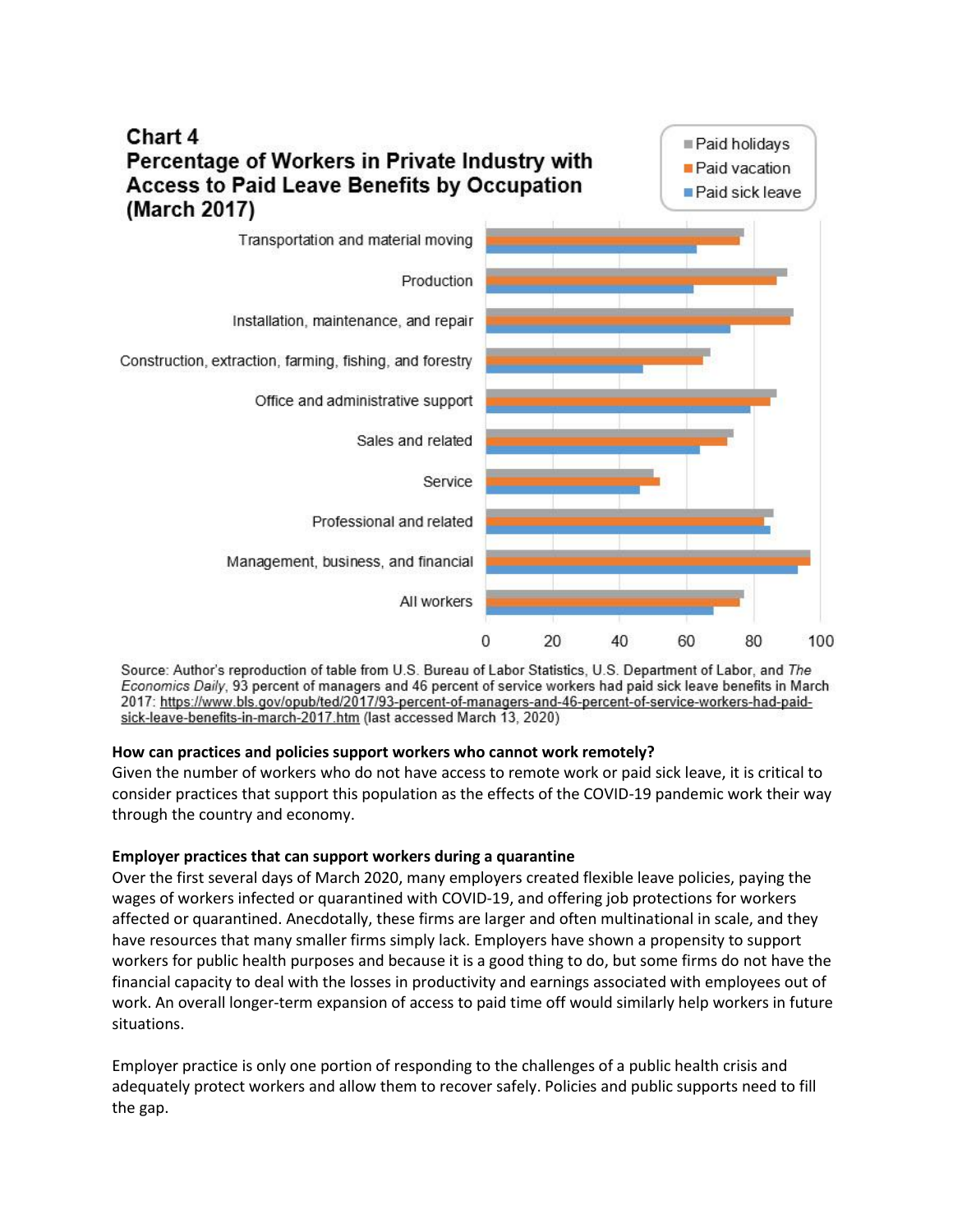#### **Existing policies that can support workers during a quarantine and lower overall demand**

**Paid time off:** The most often mentioned policy to support workers in the time of a quarantine is paid family leave or paid sick leave—and many states and localities have some form of mandated paid family [leave policy.](https://www.ncsl.org/research/labor-and-employment/paid-sick-leave.aspx) Some of these would cover workers in a quarantine situation, but many workers would not be covered.

For example, the c[ity of San Francisco's Paid](https://sfgov.org/olse/paid-sick-leave-ordinance-pslo) Sick Leave requires that workers earn one hour of sick leave for every 30 hours worked, with an optional employer cap of 72 hours for firms that have over 10 employees and an optional cap of 40 hours for firms with less than 10 employees. To reach the cap at a firm of 10-plus employees, a worker would need to work just over one year—54 weeks. A worker at a firm of under 10 employees would need to work over six months—30 weeks—to reach the cap of 40 hours of leave. While both leave caps in San Francisco are short of covering two weeks off of work (roughly what would be needed for a 14-day quarantine), workers at a small firm would find themselves with only half of the sick time they need for a quarantine, assuming they had a full allotment and hadn't experienced any other illness or time off prior to taking time off due to a quarantine.

Paid time off policies can cover some of the gap for workers unable to work from home, but as constructed, they do not represent full coverage across the country or full coverage of a 14-day quarantine period, in many cases.

**[Family and Medical Leave Act:](https://www.dol.gov/agencies/whd/fmla)** While the Family and Medical Leave Act provides job security for workers who may be quarantined, sick, or supporting a sick relative, it does not provide compensation or help a worker pay for daily life while out of work.

**[WIOA Rapid Response:](https://www.dol.gov/agencies/eta/layoffs)** The U.S. Department of Labor in coordination with state workforce development boards can administer rapid response services both as a result of a layoff as well as in anticipation of a layoff. Rapid response staff help to coordinate public and private resources and services to mitigate the impact of layoffs or planned layoffs. The services include job training, referrals to different employment, and income supports. Rapid response staff help to avoid future layoffs by working directly with employers to provide training, manage employment regulations, and identify incumbent worker supports.

**[WIOA National Dislocated Worker Grant:](https://www.dol.gov/agencies/eta/dislocated-workers)** These discretionary grants from the U.S. Department of Labor cover supports for workers dislocated by layoffs, natural disasters, and other events. These grants can cover a number of supports for workers, and can include self-employed, contract, and gig workers who find themselves unemployed or significantly underemployed as a result of an emergency or disaster.

**[Unemployment insurance:](https://oui.doleta.gov/unemploy/aboutui.asp)** Some firms will have to lay off people due to limited demand for products and services. When that happens, employees may be able to file an unemployment insurance claim for that period. Unemployment insurance varies from state to state, but typically pays for 60 percent of a worker's earnings when laid off—with a cap on weekly benefits. In California, for example, the minimum benefit is \$40 per week and the cap is \$450 per week. Unemployment insurance is likely an option for workers at firms that have to shut their doors completely due to COVID-19 or other public health crises. While the firm may reopen eventually, during the layoffs and business closures, employees can collect unemployment insurance to support their lost wages.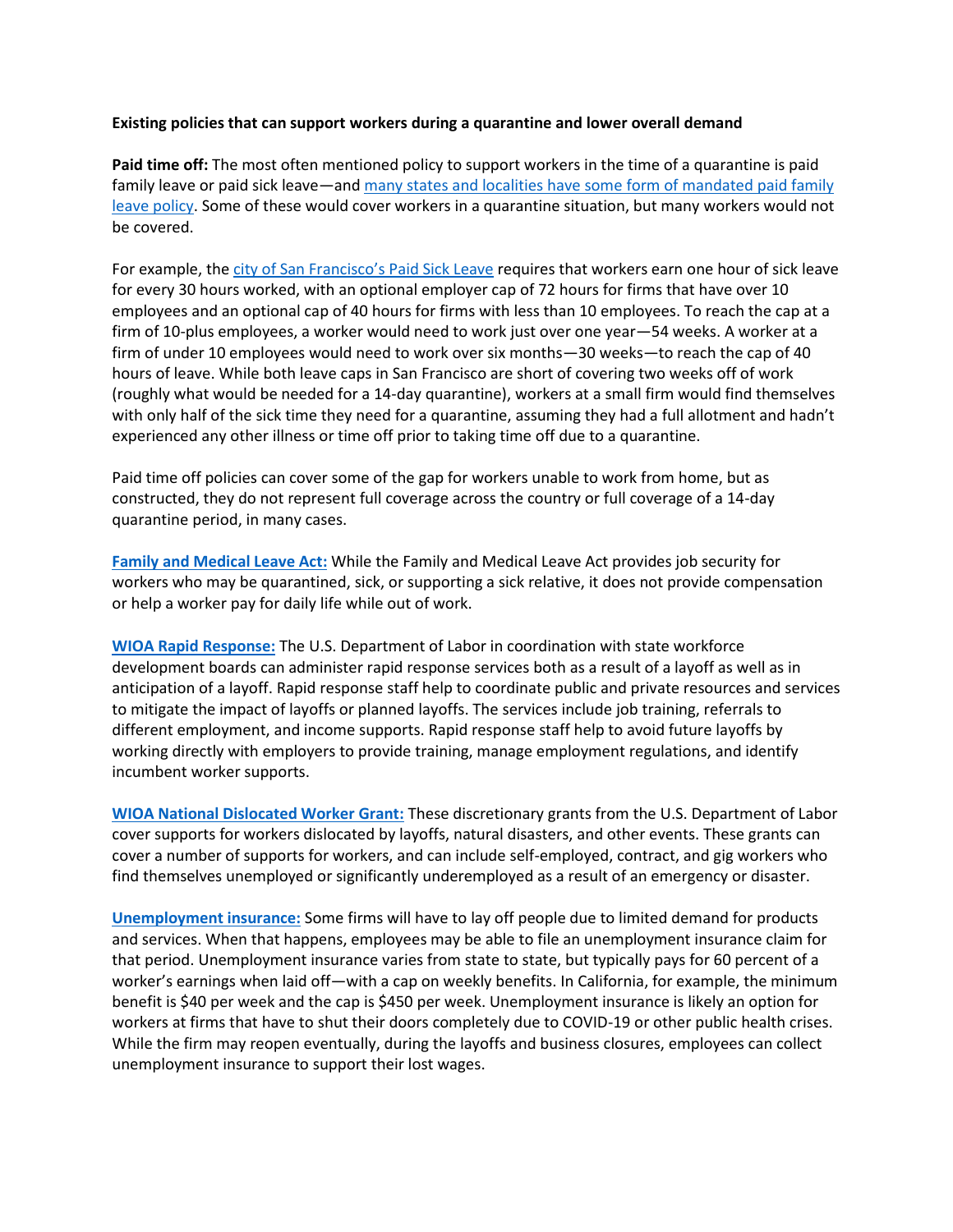**[Short-Time Compensation \(STC\) or Work Sharing:](https://oui.doleta.gov/unemploy/stc.asp)** The STC, a lesser-known program that is part of the unemployment insurance program, offers significant opportunities to support workers during a public health crisis like COVID-19, where workers will be out of work only temporarily and their firm continues to operate. Rather than lay off that worker, in the STC program workers are compensated for reduced demand and work hours. The program was initially created to help firms keep workers employed during recessions or major drops in demand. For example, a firm might reduce workers' hours from 40 to 32 hours per week and continue to pay workers for the 32 hours they worked at their full rate. Meanwhile, the STC program would pay unemployment benefits to workers equivalent to 20 percent of a workweek's pay. That allows the firm to avoid laying off 20 percent of its workforce when it is experiencing low demand[. Often layoffs of that type are made inefficiently due to the unemployment](https://www.jstor.org/stable/1833249?seq=1)  [insurance program we have in America,](https://www.jstor.org/stable/1833249?seq=1) which largely requires firms to sever relationships completely with workers before any support is available.

The concept of short-time compensation has been discussed in the United States since at least the 1980s, but it has made only small inroads into our unemployment insurance programs.

While small, it has had significant effects. Current U.S. Department of Labor estimates suggest that it has saved over 500,000 people from layoffs since the Great Recession.<sup>2</sup> Right now, 26 states have operational STC programs and law to support them (see the list of states below).

#### **Policy focus on short-time compensation and COVID-19**

The following section will dive into the policy details of applying the short-time compensation program to workers who are in quarantine.

The short-time compensation program is designed to help support workers in reduced demand periods. It is well constructed to support workers who are dealing with fewer work hours due to a public health crisis. It can cover lower wages due to lost hours at work for up to 26 weeks. As constructed, the program can accommodate payments for reduced hours between 10 percent and 40 percent of a workweek. The benefits are crafted and computed based on a workweek. To support responses to COVID-19 and other public health crises where someone would have to be out of work for an extended time rather than down hours, the program would need to be adjusted to be paid roughly monthly rather than weekly.

A five-week computation for benefits would likely work well and require few administrative changes to the law. Assuming that a worker misses 10 of 25 workdays due to a quarantine, the STC benefits would fall into the existing threshold for the law.

#### **Modeling STC for a \$40,000-a-year worker**

Assume a female hospitality worker in California who makes \$40,000 a year contracted COVID-19 and had to be quarantined. The worker's typical weekly wage is about \$770 a week. Over five weeks, her typical earnings are \$3,850. While she would still be able to work full-time for three weeks of the time frame, she would be in quarantine for two weeks and thus unable to work at all. For those two weeks, the worker would receive a STC benefit of \$450 (she would be eligible for \$462, but the California state cap on unemployment insurance benefits reduces her benefit by \$12 each week). In total, absent any other support from her employer, the worker would lose \$640 in wages during the quarantine period instead of \$1,540. This helps make it possible for the worker to keep up with rent, car loans, and more.